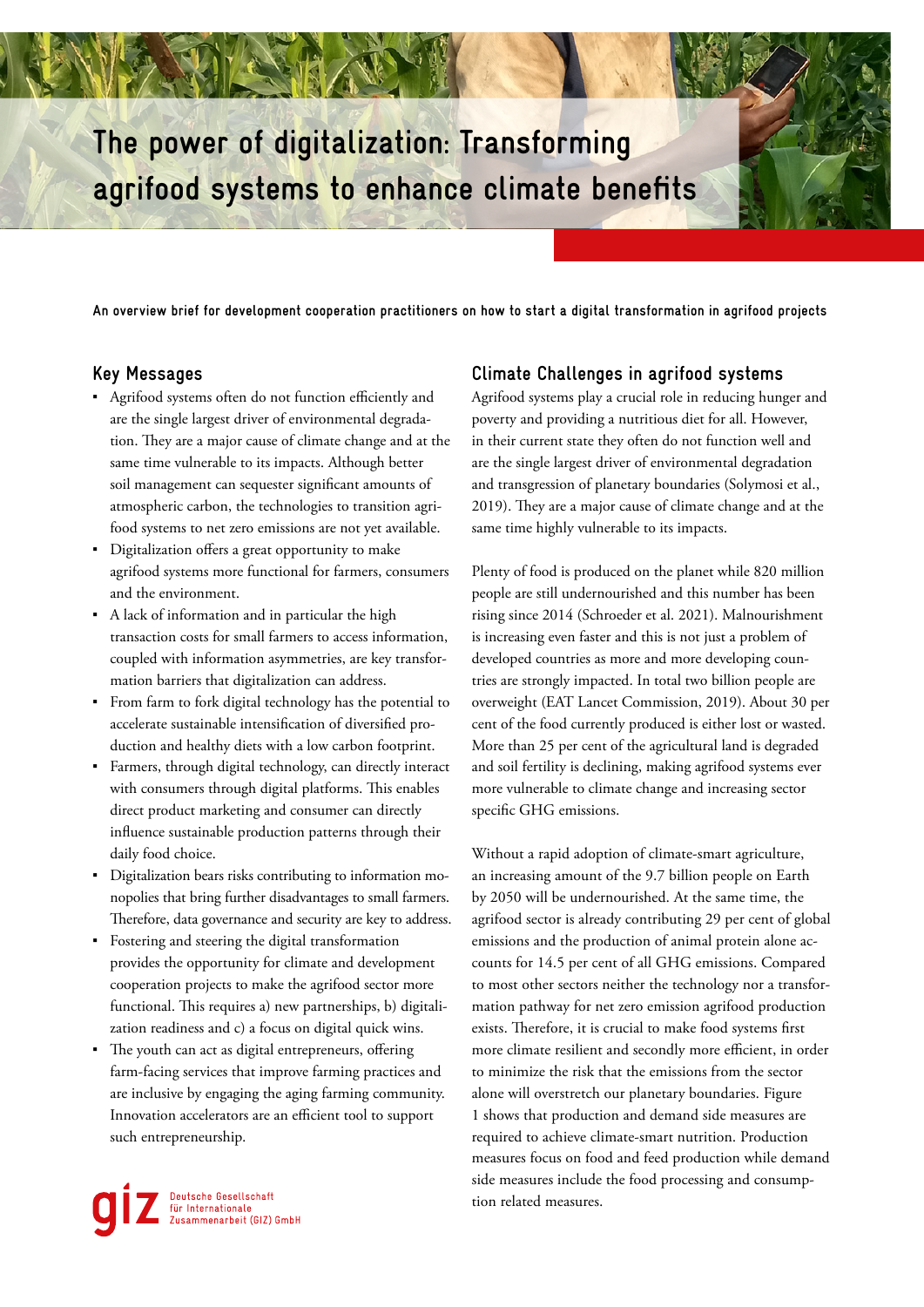

**Figure 1: How to achieve climate-smart nutrition?**

Source: UNIQUE forestry and land use

Climate-smart production and demand-side interventions in the agrifood sector suffers from a lack of information and the high transaction costs to access information, coupled with information asymmetries (Schroeder et al. 2021). In particular, agroecology approaches that are effective in contributing to land degradation neutrality, but require a high level of information (Snapp et al. 2021). However, government extension support is often weak and extension provided by a network of civil society and the private sector is often scattered and only temporarily available. Extension approaches, furthermore, often do not address how to adapt farming practices to climate change and at the same time reduce GHG emissions.

There are 580 million farms globally, including 500 million family farms. These can store an additional 3.3–6.8  $\rm{GtCO}_{2}$ e in the soil by adopting sustainable land management practices, which will simultaneously improve soil health and climate resilient production potential. Consumers have limited awareness that they can request such beneficial farming practices through their diet choice.

## **The Power of digitalization**

Due to urbanization, farmers and consumers increasingly live apart from each other. Consumers want to be assured about food safety, taste and the means of production (for example conventional, organic, net-zero emission production etc.), but usually farmers are too far away to be asked directly. Digitalization can bridge this information gap. It offers the means to inform producers and consumers in real time.

Digital tools at farm level can improve production efficiency, for example through a targeted application of nutrients if digital soil images can be used to determine nutrient deficiencies. Digital learning can complement farmer to farmer visits or make available to farmer results of the latest science in a usable format.

Farmers can directly interact with input and output market actors through digital platforms enabling mutual benefits for farmers, consumers and all actors in the value chain.

Digital finance through smart phones can greatly reduce transaction costs. Improved logistics reduce food loss and waste, while increasing profit margins for the farmers. Uber models to pool crops at farm gate for cost efficient transport to markets or machinery rent service models are among the fast-growing business areas.

However, new technology and disruption also faces substantial risks that disadvantage poor and already marginalized farmer groups. Digitalization can lead to a digital divide, in which a few actors monopolize data. Therefore, issues like data governance and competition have to be enforced.

Capacity development is increasingly digital by default, but for many development practitioners it is not obvious how to get started. The following section will provide guidance on getting a digital transformation started in agrifood systems and climate related development cooperation projects.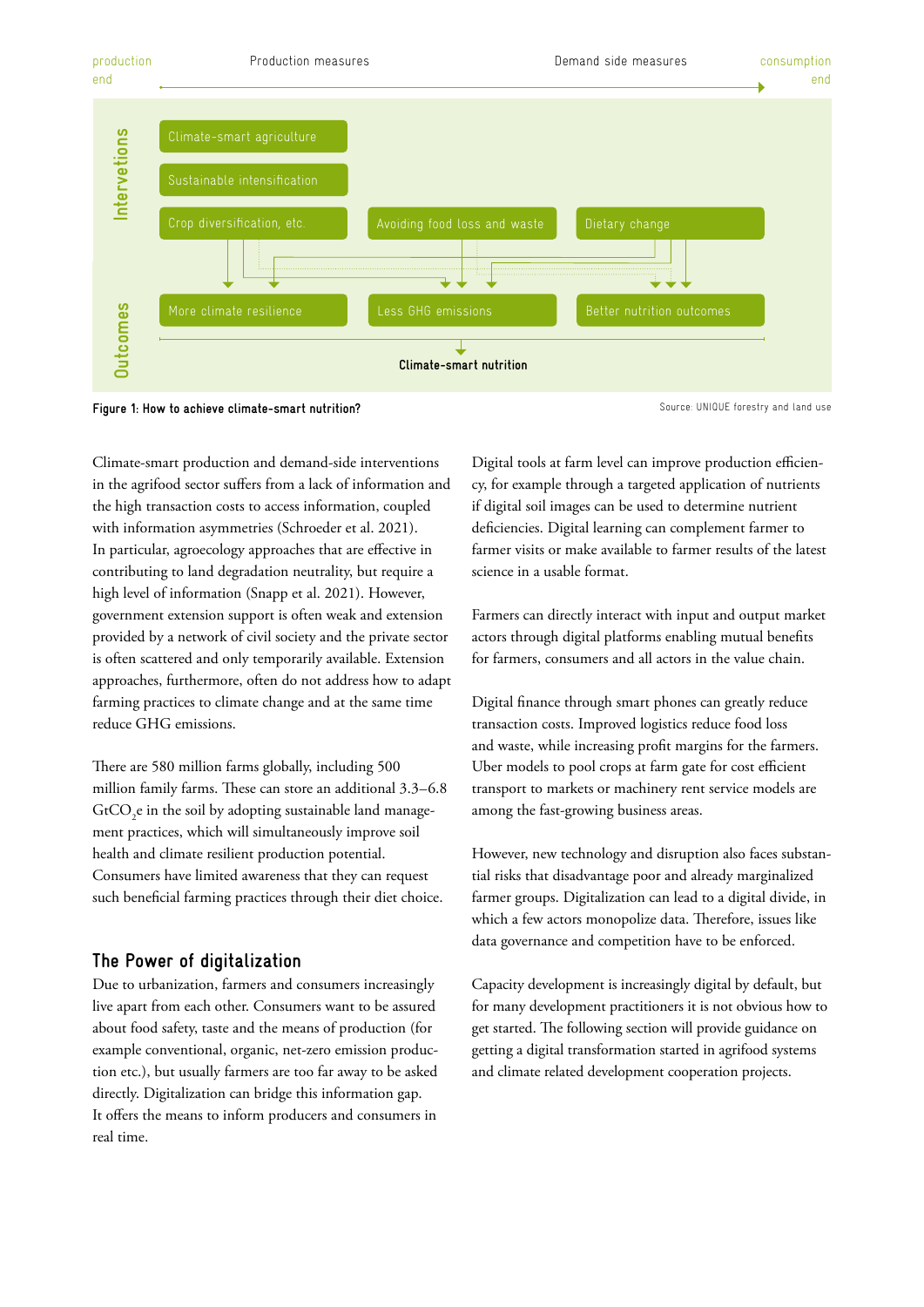## **How to start a digital transformation in agrifood projects**

In most technical cooperation projects related to agrifood system development digitalization is a cross-cutting theme, but not a focus at output level. Accordingly, project staff often have little digitalization experience beyond using basic office software and smartphone for accessing the internet and social media. The suggestions below provide impulses on how to get started with fostering digitalization in agrifood projects.

**Establish partnerships for knowledge on digitalization** –

with projects and initiatives that have a dedicated digitalization focus and offer knowledge and learning material, for example the [GIZ Toolkit-Digitalization](https://toolkit-digitalisierung.de/en/) or the World Bank Data-driven [Digital Agriculture Platform.](https://www.worldbank.org/digitalagriculture)

**Assess digital readiness in the target country and the cooperation system** – Requirements for any digitalization effort are a) an adequate digital infrastructure (electricity and internet access in rural areas and affordable devices such as smartphones), and b) capacity and skills to drive digitalization. A readiness assessment will help to develop the framework of a digital strategy related to a project.

**Screen own projects under preparation and implementation systematically** – Find out where entry points for digital innovations could be along the entire value chain. Entry points might be digital farm advisory services such as *RiceAdvice* or digital platforms connecting farmers with tractor operators such as *TROTRO Tractor* in Ghana (see box).

RiceAdvice is providing rice farmer digital production relevant information including weather services and low emission rice production systems in Africa, riceadvice.info.

TROTRO Tractor is a tractor renting platform, where farmer can order seed drilling or other services via SMS to trotrotractor.com. The service offers farmers timely and cost-effective access to mechanization without the capital expenditure related to buying such equipment.

**Focus on quick digital wins to get started smoothly** –

Achieving project objectives through digitalization should start with clearly defined and rather small digitalization activities that enable learning and have a high chance of success. Such digital quick wins could be:

▪ Transforming training workshops for example on sustainable land management into digital workshops. Many projects adopted such small digitalization projects during COVID and gained confidence to engage in more demanding digitalization projects with disruptive impact.

▪ Replacing pen and paper-based data collection with app-based data collection. This has higher initial costs for programming Apps, dashboards and cloud data base systems, but transport and staff are often the major cost items and many projects have gained in analytical power through these measures.

More complex digitalization projects, for example related to land consolidation and establishing a digital land cadastre, can disrupt and transform agrifood systems by improving land tenure. However, they require substantial digital skills within the project and among partners. They also engage with personal and sensitive data and therefore often require General Data Protection Regulations as a pre-condition. For projects where digitalization is a cross-cutting theme but not a key output it is not recommendable to start with complex digitalization projects.

**E-commerce platforms to link farmer with consumer** – There are an increasing number of e-commerce platforms linking farmer with retail businesses (B2B platforms) or directly with consumer. In [Africa Twiga Foods](https://twiga.com/) in Kenya is the leading B2B e-commerce platform, sourcing from farmer. The organic ecommerce platform [Jaivikkheti](https://www.jaivikkheti.in/) in India is also linking farmers with retail as well as bulk buyers. In addition, Jaivikkheti is providing market intelligence for organic producer.

**Engage women and youth entrepreneurs in digital agrifood systems** – In most developing countries the average farmer is older than 50 years. The youth often do not have access to sufficient land, but want to stay in their rural home area, where they have their social network, if a meaningful job perspective is on the horizon. Farming information services, for example providing transport and market access to farmers or offering digital extension services, can be the foundation for a large number of new Small and Medium Size Enterprises (SME), which can offer attractive self-employment or employment for women and young people. Innovation Accelerators are an efficient instrument to support a cohort of respective digital entrepreneurs. The [Kenya Agricultural Sector Transformation and Growth](http://kilimodata.developlocal.org/dataset/3ed81f6d-3b3d-4494-b14e-382ab59c59f6/resource/a46e7a7c-78f6-4fea-b3a0-5d91764a8c86/download/moai-astgs-abridged-v.4.pdf)  [Policy](http://kilimodata.developlocal.org/dataset/3ed81f6d-3b3d-4494-b14e-382ab59c59f6/resource/a46e7a7c-78f6-4fea-b3a0-5d91764a8c86/download/moai-astgs-abridged-v.4.pdf) provides a good example how to align sectoral policies with cross-cutting priorities such as digitalization, youth development and farm-facing development of SME.